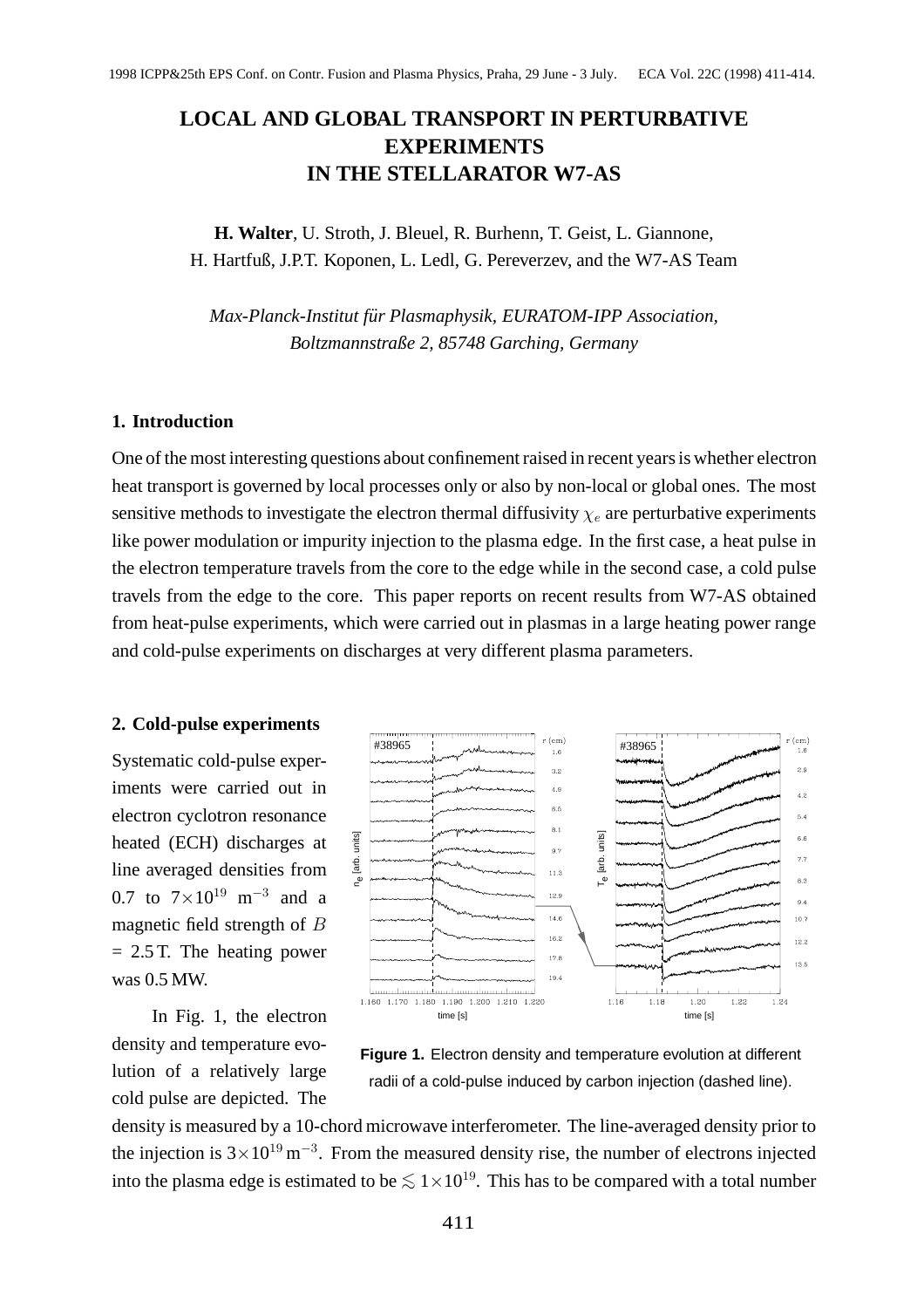of  $3 \times 10^{19}$  plasma electrons. From the sharp increase in the density as shown in Fig. 1 it can be deduced that the electron source is located between  $r = 10$  and 15 cm. In this region, the carbon clusters are completely ablated and the atoms ionized within 1 ms. The biggest density perturbation is  $\Delta n \approx 1.5 \times 10^{19} \,\text{m}^{-3}$ . The fast density rise at the edge is followed by a slower density increase during 10 ms in the plasma center. In W7-AS, strong cold-pulses could only be generated if the amount of electrons introduced led to a maximum local density increase of  $(\Delta n/n)_{max} \gtrsim 80\%$ .

The temporal electron temperature evolution during the cold pulse is measured by an ECE radiometer. The temperature reacts to the density inverse. A sharp temperature drop in the outermost channels reflects the fast density increase in the particle source region. The temperature perturbation propagates to the plasma center. A central temperature increase, as reported e.g. from the TEXT tokamak [1], was never observed in W7-AS.

The cold-pulses were analyzed with the ASTRA timedependent transport code [2]. The electron heat transport equation is solved including electron-ion coupling. A constant separatrix temperature is assumed as the boundary condition. The radiation losses are taken from bolometer measurements. The temporal evolution of the density profile is prescribed in the calculation according to the inverted line integrated measurements.

The results from two simulations with different models are shown in Fig. 2. The model where  $\chi_e$  was set to the diffusivity profile  $\chi_e^{pb}$  obtained from a power balance analysis from before the Carbon injection reproduces the fast temperature drop in the outermost channels (upper figure). This is due to an almost adiabatic temperature response to the density increase. For the dynamics of the edge temperature drop, radiation and ionization losses are of minor importance. This simple model fails to reproduce the temperature evolution at inner radii in detail. of  $3 \times 10^{19}$  phasma electrons. From the sharp increase in the density as shown be deduced that the electron source is located between  $r = 10$  and 15 cm. In perturbation is  $\Delta n \approx 1.5 \times 10^{19}$  m<sup>-2</sup>. The fast density i

sim.: ---- #38965  $r$  (cm)  $1.6$  $2.9$ 4.2 Te [arb. units]  $5.4$ 6.6  $7.7$ 8.3  $9.4$  $10.7$ 12.2 13.5 1.190 1.195 1.200 time [s] #38965  $r$  (cm)  $1.6$ 2.9  $4.2$ Te [arb. units]  $6.4$ 6.6  $7,7$  $8.3$  $9.4$ 10.7  $12.2$ 13.5 1.190 1.195 1.200 time [s]

**Figure 2.** Comparison of the simulated and measured electron temperature evolution for a large cold-pulse using two different models as described in the text.

The agreement in the core between simulation and experiment depends sensitively on how well the outer channels are reproduced. In the lower

part of Fig. 2, a simulation is shown where the diffusivity was artificially enhanced by a factor of 2.7 for 1 ms immediately after the injection time. This increase was limited to  $r > 10$  cm. The resulting additional reduction in the simulated temperature at  $r = 10.7$  cm is small but sufficient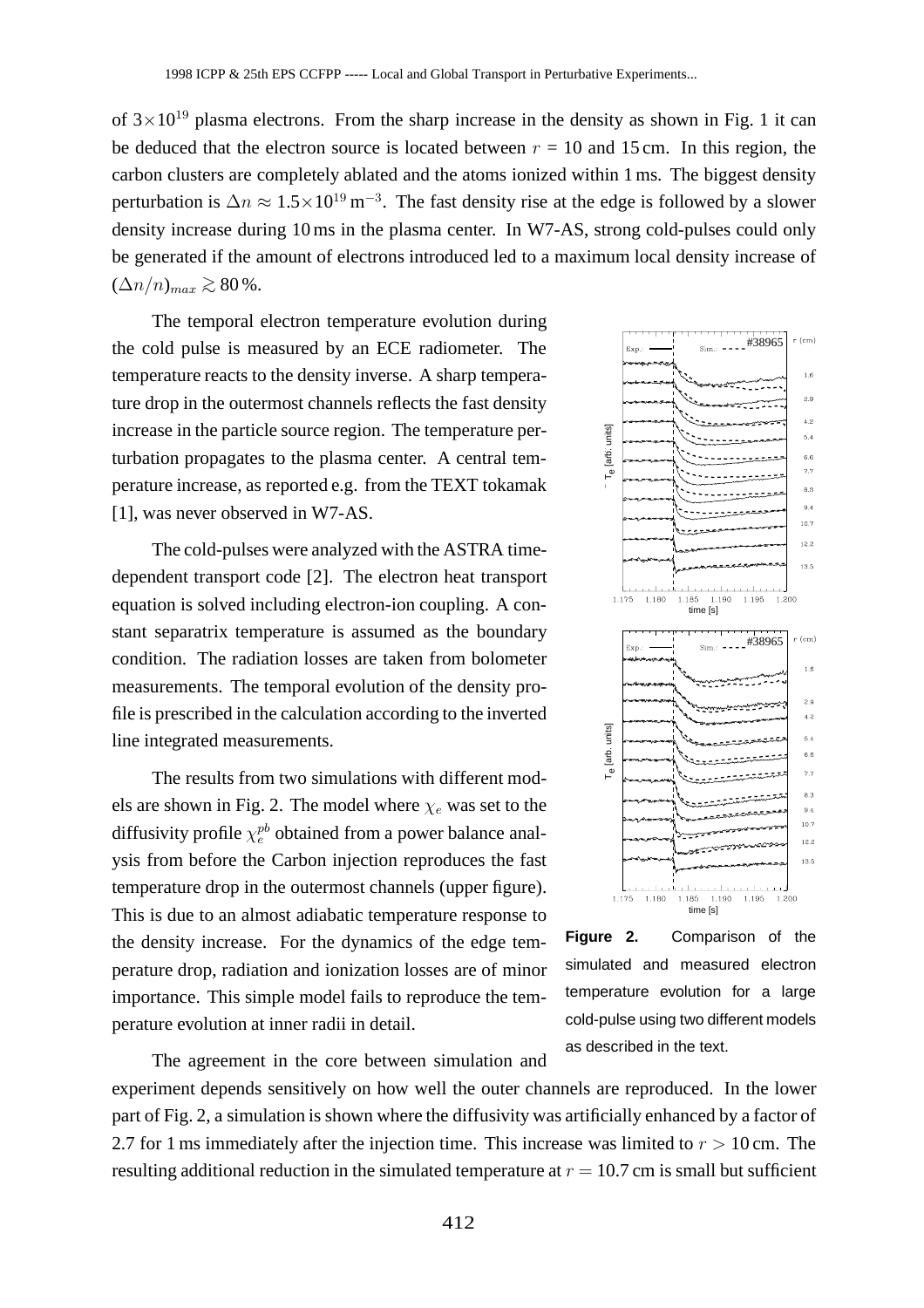to obtain the shown improvement of the fit of the inner channels. Furthermore, a weak local dependence ( $\chi_e \sim \nabla T^{0.4}$ ,  $\chi_e \sim T^{0.4}$  and  $\chi_e \sim n^{-0.4}$  gives similar results) of the diffusivity was assumed to account for the long term evolution of the temperature. However, for the evolution in the first 2 ms this dependence is only of minor importance.

Although an explicit time dependence of the diffusivity is introduced for the plasma edge, this cannot be considered as a non-local effect. During the short time the diffusivity was enhanced, the electron distribution function was perturbed by a large fraction of cold electrons (the local density is doubled). This could very well lead to an enhancement of the local turbulence level. Hence there exists no evidence for non-local transport in cold-pulse experiments in W7-AS. This also holds for those experiments carried out so far on neutral-beam-heated discharges.

#### **3. Heat Pulses Experiments**

In early power modulation experiments in W7-AS, the heat-pulse propagation could be modeled using a  $\chi_e$  as obtained from power balance analysis [3,4]. This result could be interpreted in terms of a non-local transport model [5]. However, more recent experiments were consistent with  $\chi_e \approx 2\chi_e^{pb}$  and therefore with a local  $\nabla T$  dependence [6]. In order to clarify this contradiction, modulation experiments were carried out in a large power range, which was not accessible previously. The rotational transform was carefully chosen in order to assure optimum confinement conditions. The heating power was varied from 0.2 to 1.4 MW and modulated at 92 Hz for 800 ms. The density was  $\bar{n}_e = 2 \times 10^{19} \text{ m}^{-3}$  and the field 2.5 T. The data obtained are of excellent quality. 16 obtain the shown improvement of the fit of the inner channels. Furthermo<br>
dependence  $(\chi_e \sim \nabla T^{0.4}, \chi_e \sim T^{0.4}$  and  $\chi_e \sim \pi^{-0.4}$  gives similar results) of the<br>
assumed to account for the long term evolution of the

In Fig. 3, the heat-pulse diffusivities  $\chi_e^{hp}$  as obtained from bessel fits to phases and amplitudes of first and second harmonic perturbations are compared with the power balance values. The data confirm a ratio of  $\chi_e^{hp}/\chi_e^{pb}$  of about 2. Only at high power densities, the old result is recovered.

In order to test the parameter dependence of  $\chi_e$  in detail, amplitudes and phases were simulated with the AS-TRA code using the following models: (a)  $\chi_e = \chi_e^{pb}$ , (b)  $\chi_e$  $\sim T_e$ , (c)  $\chi_e \sim \nabla T_e$  and (d)  $\chi_e \sim P^{0.5}$ . In Fig. 4 calculated and measured amplitudes and phases are compared for two examples,  $P = 0.43$  and 0.95 MW. In all cases, the central measured amplitudes are consistent with the ECH modulation amplitude and so, in contrast in to earlier experiments,



**Figure 3.** Heat diffusivities from power balance and heat pulse analyses.

no missing power was observed. At low heating power the models (a) - (c) fit the amplitude profile, and (c) and (d) fit the phase profiles. For all experiments with an ECH power  $\lesssim 0.8$  MW